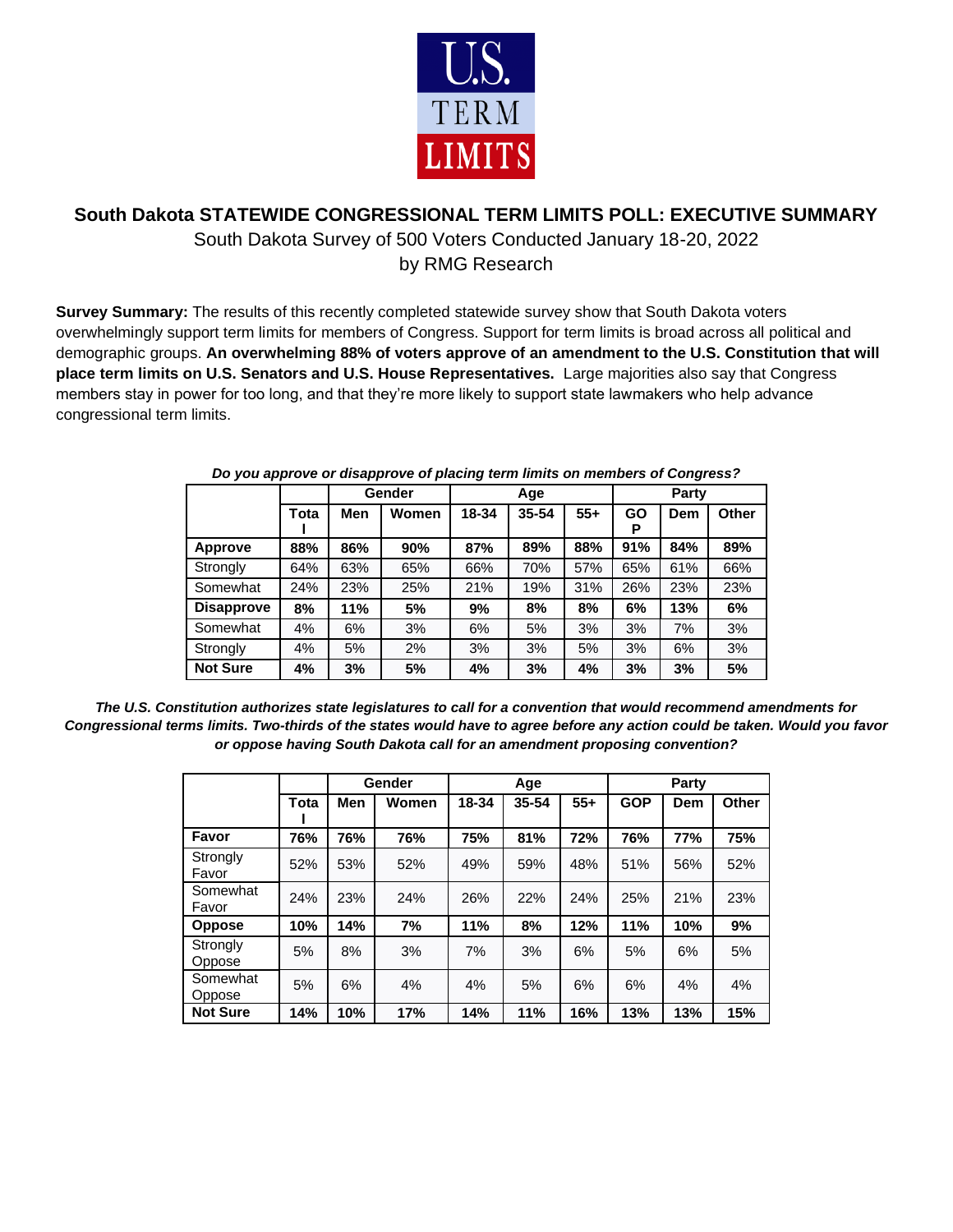## *Would you want your state senator and state representative to favor or oppose legislation calling for a convention to propose Congressional Term Limits?*

|          |      |     | Gender |       | Age   |       |     | Party |       |  |
|----------|------|-----|--------|-------|-------|-------|-----|-------|-------|--|
|          | Tota | Men | Women  | 18-34 | 35-54 | $55+$ | GO  | Dem   | Other |  |
| Favor    | 75%  | 76% | 74%    | 73%   | 83%   | 69%   | 75% | 74%   | 76%   |  |
| Oppose   | 9%   | 10% | 8%     | 12%   | 5%    | 10%   | 8%  | 11%   | 8%    |  |
| Not Sure | 16%  | 14% | 18%    | 15%   | 12%   | 21%   | 17% | 15%   | 16%   |  |

| Would you be more likely or less likely to vote for a candidate for State Legislature |
|---------------------------------------------------------------------------------------|
| who supports implementing term limits for members of Congress?                        |

|                                                                   |      |            | Gender<br>Age |           |       |       | Party      |     |       |  |
|-------------------------------------------------------------------|------|------------|---------------|-----------|-------|-------|------------|-----|-------|--|
|                                                                   | Tota | <b>Men</b> | <b>Women</b>  | 18-<br>34 | 35-54 | $55+$ | <b>GOP</b> | Dem | Other |  |
| Likely                                                            | 79%  | 79%        | 79%           | 77%       | 77%   | 81%   | 82%        | 80% | 71%   |  |
| Much More<br>Likelv                                               | 48%  | 47%        | 49%           | 42%       | 50%   | 49%   | 47%        | 53% | 45%   |  |
| Somewhat<br>More Likely                                           | 31%  | 32%        | 30%           | 35%       | 27%   | 32%   | 35%        | 27% | 26%   |  |
| <b>Unlikely</b>                                                   | 6%   | 8%         | 4%            | 6%        | 4%    | 8%    | 7%         | 6%  | 5%    |  |
| Somewhat<br>Less Likely                                           | 4%   | 5%         | 2%            | 5%        | 2%    | 5%    | 5%         | 2%  | 3%    |  |
| Much Less<br>Likelv                                               | 2%   | 3%         | 2%            | 1%        | 2%    | 3%    | 2%         | 4%  | 2%    |  |
| <b>Neither</b><br><b>More Likely</b><br><b>Nor Less</b><br>Likely | 8%   | 8%         | 9%            | 12%       | 10%   | 5%    | 6%         | 7%  | 15%   |  |
| <b>Not Sure</b>                                                   | 7%   | 5%         | 8%            | 5%        | 9%    | 6%    | 5%         | 7%  | 9%    |  |

*Residents of South Dakota voted to place term limits on state officeholders. However, elected officials on the federal level were exempt from this law. Is it fair or unfair that members of Congress can hold power for life, while state officeholders are term-limited?* 

|                    |       |         | Gender |       | Age   |       |            | Party |       |
|--------------------|-------|---------|--------|-------|-------|-------|------------|-------|-------|
|                    | Total | Me<br>n | Women  | 18-34 | 35-54 | $55+$ | <b>GOP</b> | Dem   | Other |
| Fair               | 14%   | 17%     | 12%    | 15%   | 11%   | 17%   | 16%        | 13%   | 12%   |
| Very Fair          | 6%    | 8%      | 5%     | 7%    | 6%    | 6%    | 7%         | 6%    | 5%    |
| Somewhat<br>Fair   | 8%    | 9%      | 7%     | 8%    | 5%    | 11%   | 9%         | 7%    | 7%    |
| <b>Unfair</b>      | 79%   | 75%     | 82%    | 79%   | 83%   | 75%   | 78%        | 78%   | 82%   |
| Somewhat<br>Unfair | 21%   | 19%     | 22%    | 18%   | 19%   | 23%   | 19%        | 16%   | 29%   |
| Very Unfair        | 58%   | 56%     | 60%    | 61%   | 64%   | 52%   | 59%        | 62%   | 53%   |
| <b>Not Sure</b>    | 7%    | 8%      | 6%     | 6%    | 6%    | 8%    | 6%         | 9%    | 6%    |